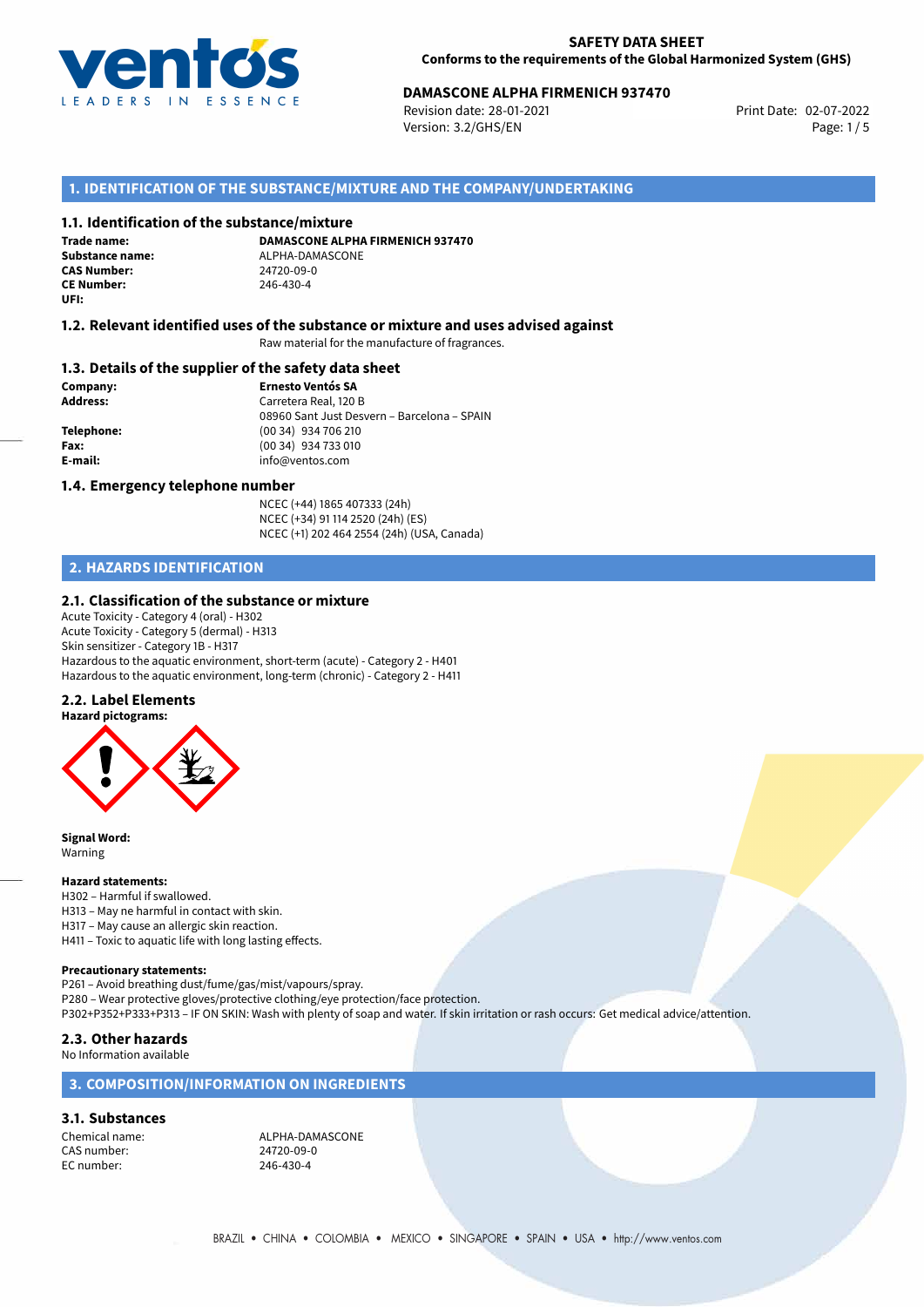

# **DAMASCONE ALPHA FIRMENICH 937470**<br>Revision date: 28-01-2021<br>Print Date: 02-07-2022

Revision date: 28-01-2021 Version: 3.2/GHS/EN Page: 2 / 5

#### **Hazardous constituents:**

| <b>Chemical Name</b> | % (w/w)   | <b>CAS No</b><br><b>EC No</b> | <b>Classification according to GHS</b>                                                                                                                                                                                                                                                            |
|----------------------|-----------|-------------------------------|---------------------------------------------------------------------------------------------------------------------------------------------------------------------------------------------------------------------------------------------------------------------------------------------------|
| ALPHA-DAMASCONE      | $\geq$ 50 | 24720-09-0<br>246-430-4       | Acute Toxicity - Category 4 (oral) - H302<br>Acute Toxicity - Category 5 (dermal) - H313<br>Skin sensitizer - Category 1B - H317<br>Hazardous to the aquatic environment, short-term (acute) - Category 2 - H401<br>Hazardous to the aquatic environment, long-term (chronic) - Category 2 - H411 |

[See the full text of the hazard statements in section 16.](#page-4-0)

#### **3.2. Mixtures**

Not applicable.

# **4. FIRST-AID MEASURES**

## **4.1. Description of necessary first aid measures**

| Ingestion:    | Rinse mouth with water.                                                                                               |  |  |
|---------------|-----------------------------------------------------------------------------------------------------------------------|--|--|
|               | Obtain medical advice.                                                                                                |  |  |
|               | Keep at rest. Do not induce vomiting.                                                                                 |  |  |
| Eye contact:  | In case of contact with eyes, rinse immediately with plenty of water for at least 15 minutes and seek medical advice. |  |  |
| Inhalation:   | Remove person to fresh air and keep at rest.                                                                          |  |  |
|               | Seek immediate medical advice.                                                                                        |  |  |
| Skin contact: | Take off immediately all contaminated clothing.                                                                       |  |  |
|               | Thoroughly wash affected skin with soap and water.                                                                    |  |  |
|               | Seek medical attention if symptoms persist.                                                                           |  |  |

### **4.2. Most important symptoms and effects, both acute and delayed**

No information available.

# **4.3. Indication of any immediate medical attention and special treatment needed**

No information available.

# **5. FIRE-FIGHTING MEASURES**

### **5.1. Extinguishing Media**

Water spray, carbon dioxide, dry chemical powder or appropriate foam. For safety reasons do not use full water jet.

### **5.2. Special hazards arising from the substance or mixture**

Known or Anticipated Hazardous Products of Combustion: Emits toxic fumes under fire conditions.

### **5.3. Advice for firefighters**

High temperatures can lead to high pressures inside closed containers. Avoid inhalation of vapors that are created. Use appropriate respiratory protection. Do not allow spillage of fire to be poured into drains or watercourses. Wear self-contained breathing apparatus and protective clothing.

## **6. ACCIDENTAL RELEASE MEASURES**

### **6.1. Personal precautions, protective equipment and emergency procedures**

Evacuate surronding areas. Ensure adequate ventilation. Keep unnecessary and unprotected personnel from entering. Do not breathe vapor/spray. Avoid contact with skin and eyes. Information regarding personal protective measures: see section 8.

#### **6.2. Environmental precautions**

To avoid possible contamination of the environment, do not discharge into any drains, surface waters or groundwaters.

### **6.3. Methods and materials for containment and cleaning up**

Cover with an inert, inorganic, non-combustible absorbent material (e.g. dry-lime, sand, soda ash). Place in covered containers using non-sparking tools and transport outdoors. Avoid open flames or sources of ignition (e.g. pilot lights on gas hot water heater). Ventilate area and wash spill site after material pickup is complete.

### **6.4. Reference to other sections**

Information regarding exposure controls, personal protection and disposal considerations can be found in sections 8 and 13.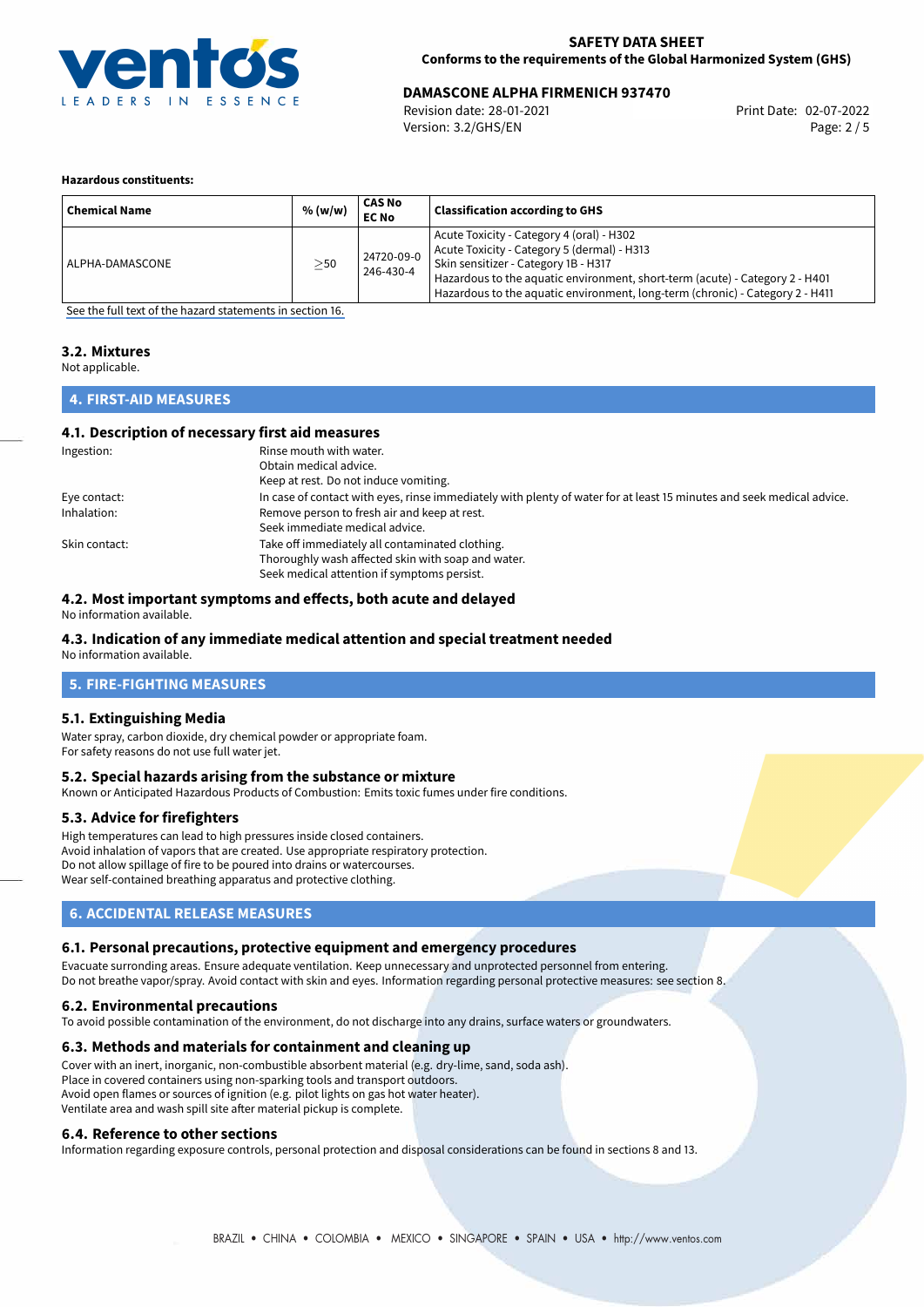

# **DAMASCONE ALPHA FIRMENICH 937470**<br>Revision date: 28-01-2021<br>Print Date: 02-07-2022

Revision date: 28-01-2021 Version: 3.2/GHS/EN Page: 3 / 5

# **7. HANDLING AND STORAGE**

# **7.1. Precautions for safe handling**

Do not store or handle this material near food or drinking water. Do not smoke. Avoid contact with the eyes, skin and clothing. Wear protective clothing and use glasses. Observe the rules of safety and hygiene at work. Keep in the original container or an alternative made from a compatible material.

# **7.2. Conditions for safe storage, including any incompatibilities**

Store in tightly closed and preferably full containers in a cool, dry and ventilated area, protected from light. Keep away from sources of ignition (e.g. hot surfaces, sparks, flame and static discharges). Keep away from incompatible materials (see section 10).

# **7.3. Specific end use(s)**

No information available.

**8. EXPOSURE CONTROLS AND PERSONAL PROTECTION**

#### **8.1. Control parameters**

Components with occupational exposure limits: None known.

#### **8.2. Exposure controls**

Measures should be taken to prevent materials from being splashed into the body. Provide adequate ventilation, according to the conditions of use. Use a mechanical exhaust if required.

#### **8.3. Individual protection measures, such as personal protective equipment**

| Eye/Face protection:             | Chemical safety goggles are recommended. Wash contaminated goggles before reuse.                                                            |  |  |  |  |
|----------------------------------|---------------------------------------------------------------------------------------------------------------------------------------------|--|--|--|--|
| Hand Protection:                 | Chemical-resistant gloves are recommended. Wash contaminated gloves before reuse.                                                           |  |  |  |  |
| Body protection:                 | Personal protective equipment for the body should be selected based on the task being performed and the risks<br>involved.                  |  |  |  |  |
| Respiratory Protection:          | In case of insufficient ventilation, use suitable respiratory equipment.                                                                    |  |  |  |  |
| Environmental exposure controls: | Emissions from ventilation or process equipment should be checked to ensure they comply with environmental<br>protection legislation.       |  |  |  |  |
|                                  | In some cases, filters or engineering modifications to the process equipment will be necessary to reduce emissions to<br>acceptable levels. |  |  |  |  |
|                                  |                                                                                                                                             |  |  |  |  |

# **9. PHYSICAL AND CHEMICAL PROPERTIES**

### **9.1. Information on basic physical and chemical properties**

| Appearance:                            | Liguid                                    |
|----------------------------------------|-------------------------------------------|
| Colour:                                | Conforms to standard                      |
| Odour:                                 | Conforms to standard                      |
| Odour theshold:                        | Not determined                            |
| pH:                                    | Not determined                            |
| Melting point/freezing point:          | Not determined                            |
| Boling point/boiling range (°C):       | Not determined                            |
| Flash point:                           | $110^{\circ}$ C                           |
| Evaporation rate:                      | Not determined                            |
| Flammability:                          | Not determined                            |
| Lower flammability/Explosive limit:    | Not determined                            |
| Upper flammability/Explosive limit:    | Not determined                            |
| Vapour pressure:                       | Not determined                            |
| Vapour Density:                        | Not determined                            |
| Density:                               | $0,932-0,938$ g/mL (20°C)                 |
| Relative density:                      | $0,932-0,938(20^{\circ}C)$                |
| Water solubility:                      | SOLUBLE IN ETHANOL 95° IN ALL PROPORTIONS |
| Solubility in other solvents:          | SOLUBLE IN ETHANOL 10% (w/v)              |
| Partition coefficient n-octanol/water: | Not determined                            |
| Auto-ignition temperature:             | Not determined                            |
| Decomposition temperature:             | Not determined                            |
| Viscosity, dynamic:                    | Not determined                            |
| Viscosity, kinematic:                  | Not determined                            |
| Explosive properties:                  | Not determined                            |
| Oxidising properties:                  | <b>NONE EXPECTED</b>                      |
|                                        |                                           |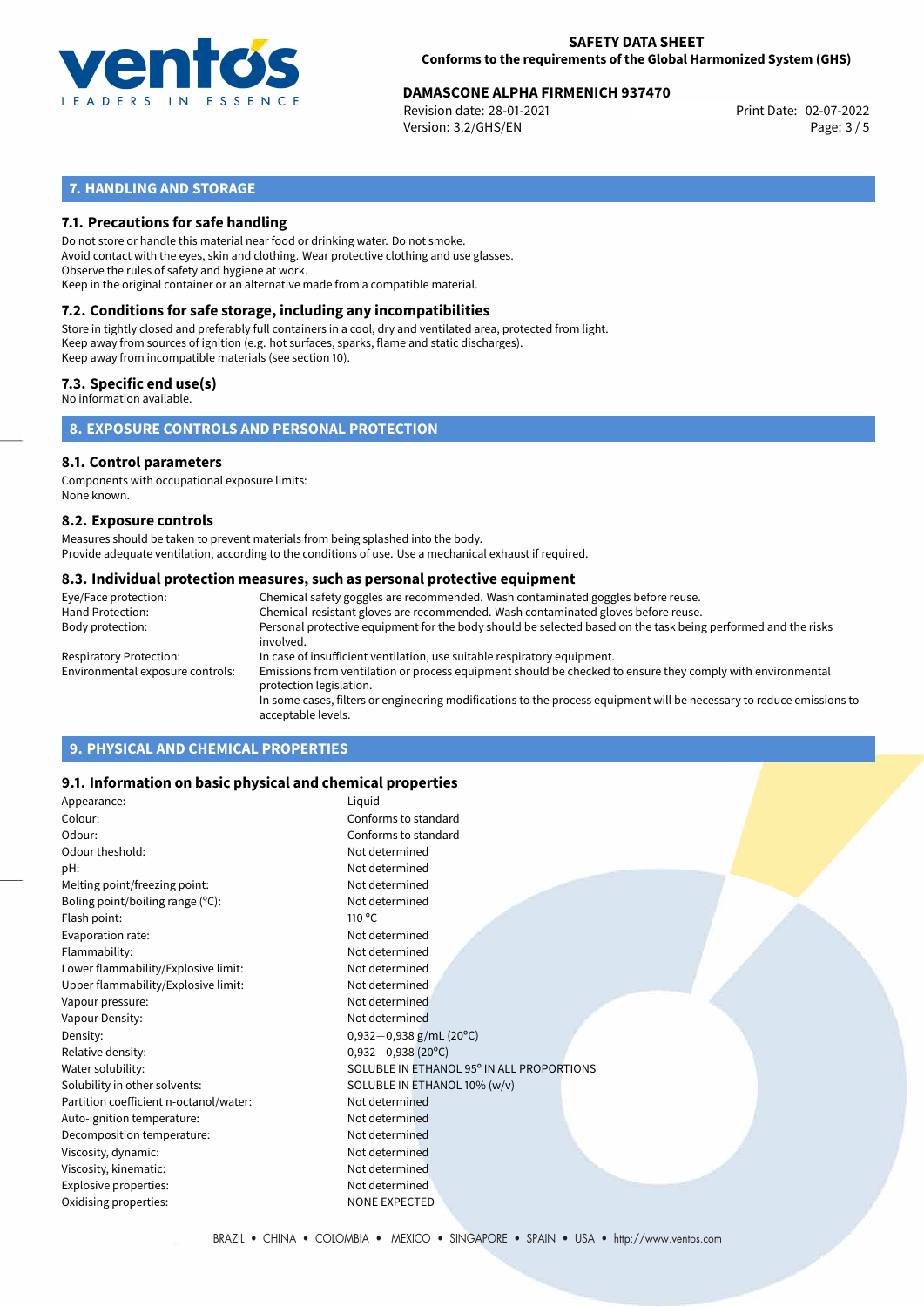

# **DAMASCONE ALPHA FIRMENICH 937470**<br>Revision date: 28-01-2021<br>Print Date: 02-07-2022

Revision date: 28-01-2021 Version: 3.2/GHS/EN Page: 4 / 5

# **10. STABILITY AND REACTIVITY**

#### **10.1. Reactivity**

No hazardous reactions if stored and handled as prescribed/indicated.

#### **10.2. Chemical stability**

The product is stable if stored and handled as prescribed/indicated.

#### **10.3. Possibility of hazardous reactions**

No hazardous reactions if stored and handled as prescribed/indicated.

#### **10.4. Conditions to Avoid**

Conditions to Avoid: Excessive heat, flame or other ignition sources.

#### **10.5. Incompatible materials**

Avoid contact with strong acids and bases and oxidizing agents.

#### **10.6. Hazardous decomposition products**

During combustion may form carbon monoxide and unidentified organic compounds.

# **11. TOXICOLOGICAL INFORMATION**

| <b>Acute toxicity</b>             | Harmful if swallowed. May ne harmful in contact with skin.                |
|-----------------------------------|---------------------------------------------------------------------------|
| <b>Skin corrosion/irritation</b>  | Based on the data available, the criteria for classification are not met. |
| Serious eye damage/irritation     | Based on the data available, the criteria for classification are not met. |
| Respiratory or skin sensitisation | May cause an allergic skin reaction.                                      |
| <b>Germ cell mutagenicity</b>     | Based on the data available, the criteria for classification are not met. |
| Carcinogenicity                   | Based on the data available, the criteria for classification are not met. |
| <b>Reproductive toxicity</b>      | Based on the data available, the criteria for classification are not met. |
| <b>STOT-single exposure</b>       | Based on the data available, the criteria for classification are not met. |
| <b>STOT-repeated exposure</b>     | Based on the data available, the criteria for classification are not met. |
| <b>Aspiration hazard</b>          | Based on the data available, the criteria for classification are not met. |

# **12. ECOLOGICAL INFORMATION**

#### **12.1. Toxicity**

**Assessment:** Toxic to aquatic life with long lasting effects. **Experimental/calculated data:** No information available.

**12.2. Degradability** Biodegradation : Readily biodegradable.

#### **12.3. Bioaccumulative potential** No information available.

**12.4. Soil mobility**

# No information available.

#### **12.5. Other adverse effects**

See also sections 6, 7, 13 and 15 Do not allow to get into waste water or waterways.

### **13. DISPOSAL CONSIDERATIONS**

#### **13.1. Waste treatment methods**

Dispose of in accordance with national and local environmental regulations.